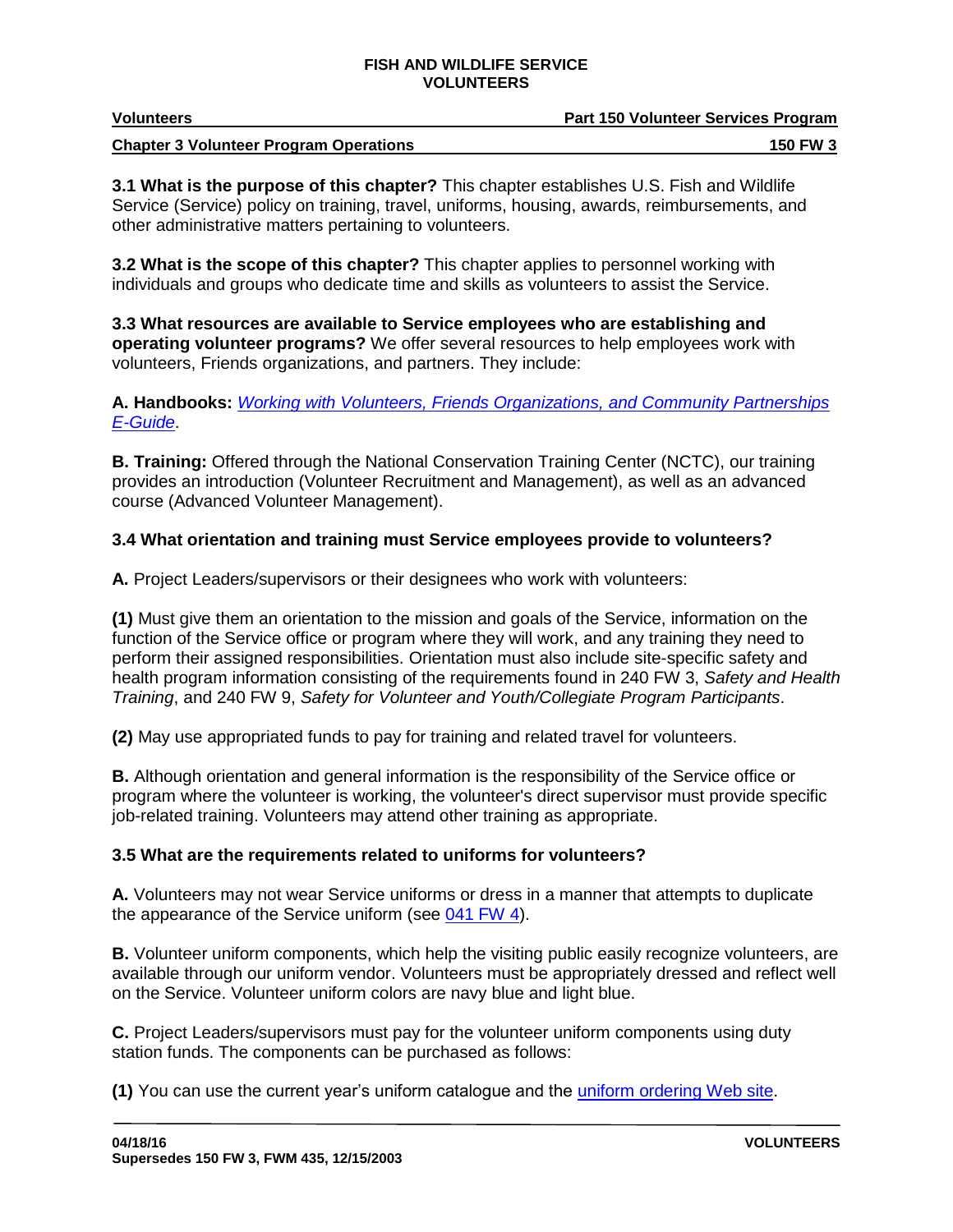| <b>Volunteers</b>                             | <b>Part 150 Volunteer Services Program</b> |
|-----------------------------------------------|--------------------------------------------|
| <b>Chapter 3 Volunteer Program Operations</b> | <b>150 FW 3</b>                            |

**(2)** When purchasing volunteer uniform components not available in the uniform catalogue, the official Service volunteer logo must be applied. Any volunteer uniform components purchased outside the uniform contract must be navy blue or light blue, which are the official colors of the Service's volunteer program.

**C**. Volunteers must not wear the uniform components off duty.

# **3.6 When is it appropriate to provide housing for volunteers?**

**A.** All of the following conditions must be met before we can provide a volunteer with Service housing:

**(1)** The volunteer may not displace a Government employee.

**(2)** The volunteer must be an adult (18 years of age or older).

**(3)** The volunteer may not live within a 50-mile commute of the volunteer duty station (see 265 FW 6).

**(4)** The volunteer must work a minimum of 20 hours a week to qualify for housing and onsite amenities.

**(a)** If a couple volunteers, at least one must work a minimum of 20 hours.

**(b)** Amenities may include, but are not limited to, trailer pad with hookup, propane gas, laundry, and internet.

**(5)** The Project Leader/supervisor must use Form DI 1871, Justification for New or Replacement Housing, to justify housing volunteers in Service quarters. The need to house volunteers is an acceptable justification.

**(6)** Volunteers need to sign Form DI 1881, Quarters Assignment Agreement. This agreement is their lease and states the terms of their occupancy. The Project Leader/supervisor must report their names and occupancy and vacancy dates to the Regional Quarters Officer within 30 days of the tenant occupying or leaving the quarters.

**B.** Also see 371 FW 5, *Housing for Volunteers.*

## **3.7 How does the Service determine what rent to charge volunteers for Governmentfurnished quarters that the Service owns?**

**A.** The Project Leader/supervisor may set rent for volunteers anywhere from \$0 up to the market value.

**B.** The rent should be no less than the market value of the rent of the quarters less the market value of the services the volunteer provides. The value of services can be determined by using either the minimum wage or comparable series pay.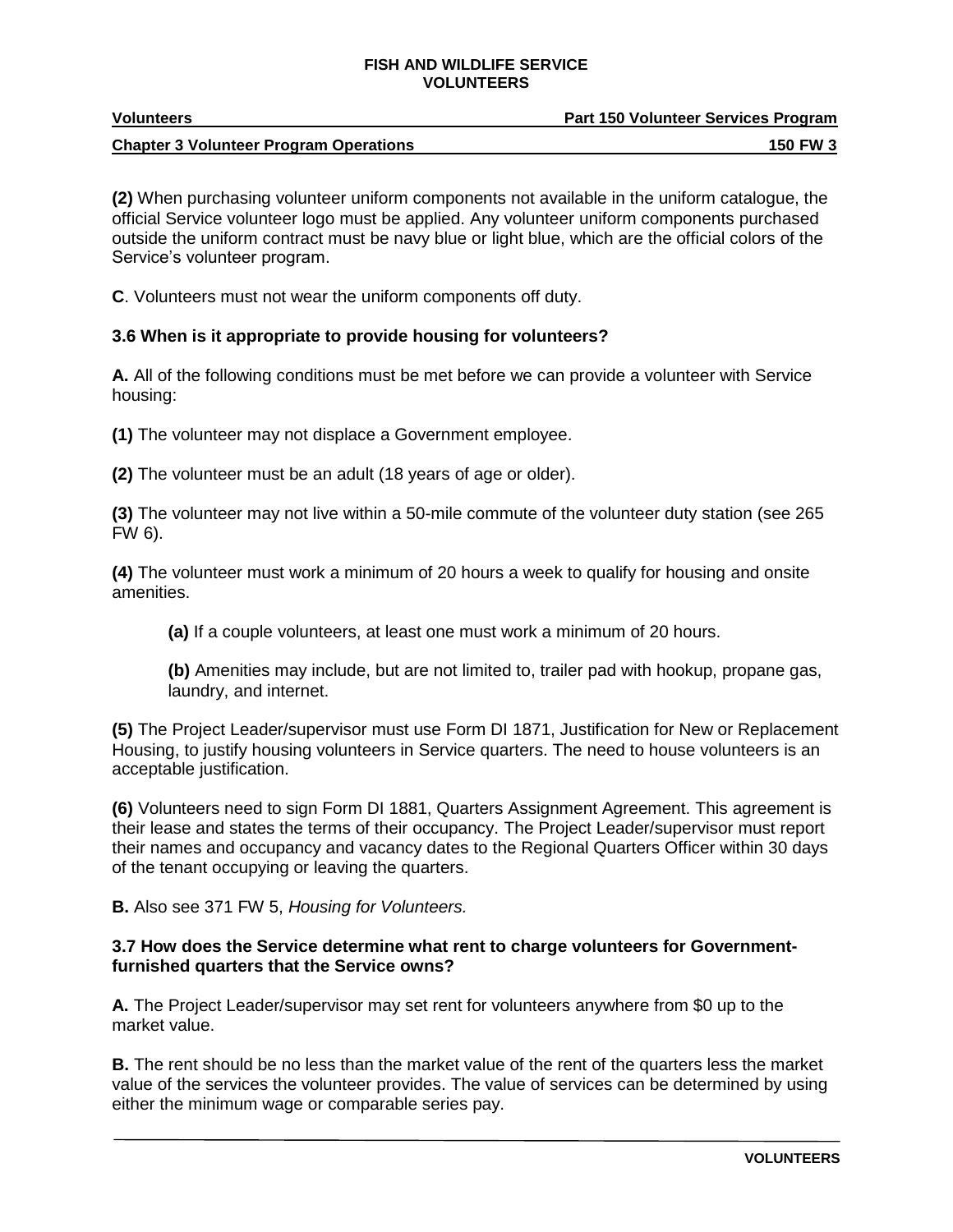| <b>Volunteers</b>                             | <b>Part 150 Volunteer Services Program</b> |
|-----------------------------------------------|--------------------------------------------|
| <b>Chapter 3 Volunteer Program Operations</b> | <b>150 FW 3</b>                            |

**C.** The Project Leader/supervisor may use the Consumer Price Index (CPI) adjusted base rental rate of the quarters as an indication of the local market value of rent (see 371 FW 5 for detailed information on how to set rental rates).

## **3.8 May the Service provide housing that is not Government-owned to volunteers?**

**A.** We may provide non-Government housing to volunteers at a reasonable cost when station housing is not available.

**B.** The Project Leader/supervisor may require that:

**(1)** The volunteer pay the rent directly to the landlord and ask the Service for reimbursement, or

**(2)** A leasing Contracting Officer pay the rent using Service funds (see 371 FW 5).

**3.9 May volunteers operate Service-owned or leased motorized vehicles and equipment?**  To operate any vehicles or equipment on behalf of the Service, volunteers must have a signed and up-to-date Volunteer Service Agreement (OF 301A) for liability reasons. (Also see 150 FW 2, section 2.5).

**A.** Volunteers who are 18 years old or older and hold a valid State driver's license may operate Government sedans and light-duty vehicles.

**B.** Project Leaders/supervisors must give the volunteer authorization to operate a vehicle by filling out FWS Form 3-2267, Authorization for Operation of Motor Vehicles and/or Equipment, before a volunteer begins such a task.

**C.** To operate a commercial vehicle, a volunteer must be at least 21 years old and have a valid Commercial Driver's License (CDL).

**D.** Operation of vehicles, heavy duty vehicles, and specialized equipment requires compliance with Service policy in [Parts 243,](http://www.fws.gov/policy/ser200.html) 321, and 322 of the Service Manual.

**E.** Volunteers who are 18 years old or older may operate private vehicles to perform official business. Volunteers under the age of 18 may not operate private vehicles to perform official Service business (see 240 FW 9, *Safety for Volunteer and Youth/Collegiate Program Participants*).

**F.** There is no age limit for a volunteer to operate a motorized boat. However, the volunteer must first take the Service's Motorboat Operator Certification Course and comply with the requirements in 241 FW 1, *Watercraft Safety*.

**G.** We highly recommend defensive driving training for those volunteers who will be operating vehicles on official Government business. Check with your Regional Safety Manager for your Region's requirements (see Exhibit 1 of 321 FW 1).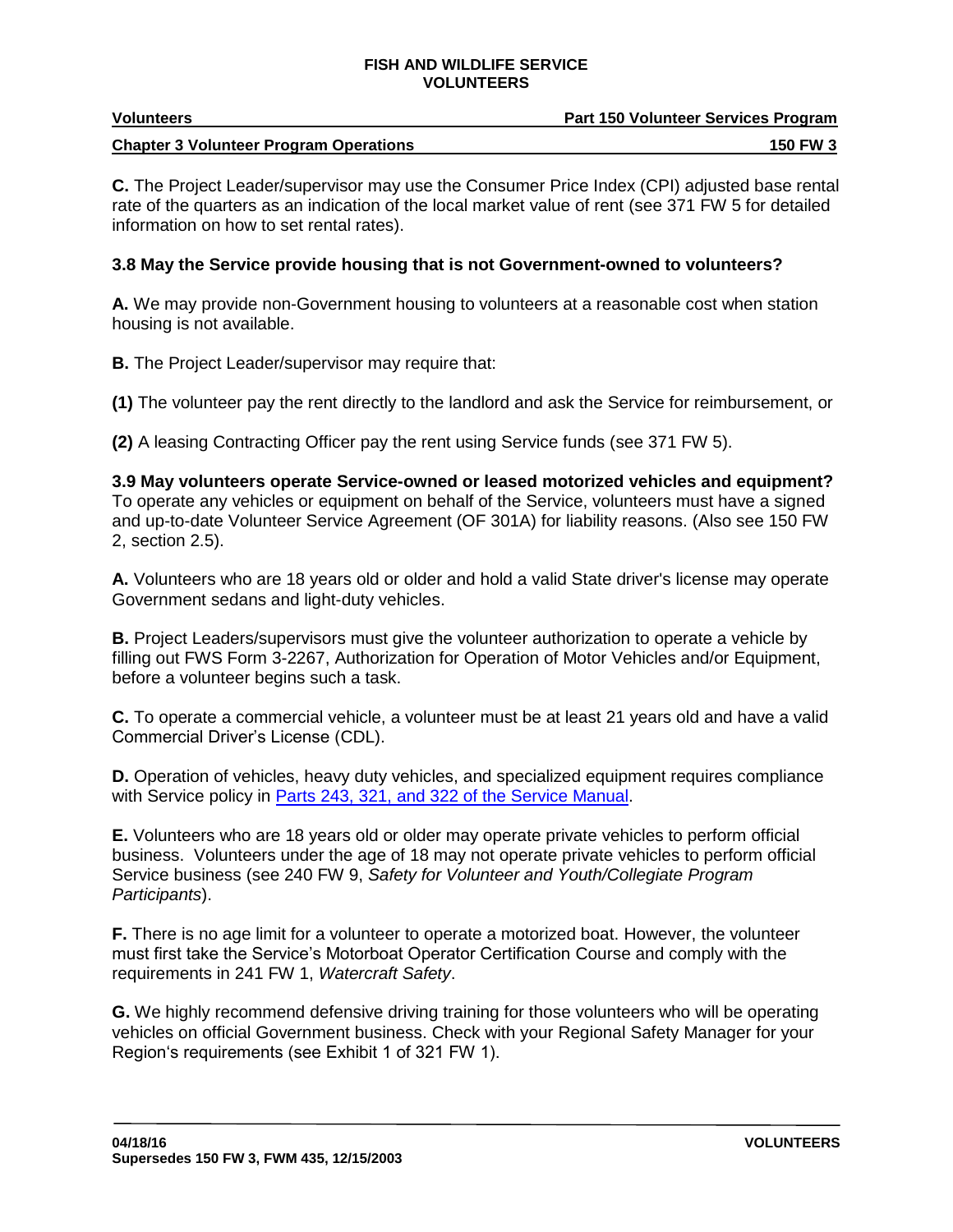| Volunteers | Part 150 Volunteer Services Program |  |
|------------|-------------------------------------|--|
| __         |                                     |  |

#### **Chapter 3 Volunteer Program Operations 150 FW 3** 150 FW 3

# **3.10 For what expenses can the Service reimburse volunteers?**

**A. Actual transportation expenses:** The Project Leader/supervisor decides whether or not to reimburse a volunteer for actual transportation (non-temporary duty travel (TDY)) expenses. These include, but are not limited to, mileage, taxis, tolls, and parking directly related to Service work assignments. The Volunteer Service Agreement must specify the kind and amount of reimbursement that is allowable.

**(1)** When reimbursing volunteers for actual expenses, use FWS Form 3-2373, Claim for Reimbursement for Volunteer Expenses, and attach appropriate documentation.

**(2)** Use the Internal Revenue Service's (IRS) volunteer mileage rate to pay for mileage if reimbursing travel to/from the duty station.

**(3)** We may reimburse volunteers for these types of transportation expenses regardless of the volunteer's place of residence.

**B. Miscellaneous expenses:** The Project Leader/supervisor also decides whether or not to reimburse a volunteer for miscellaneous expenses directly related to Service work (e.g., for tools they buy with personal funds).

**(1)** When reimbursing volunteers for miscellaneous expenses, use FWS Form 3-2373, Claim for Reimbursement for Volunteer Expenses, and attach appropriate documentation.

**(2)** We may reimburse volunteers for miscellaneous expenses regardless of the volunteer's place of residence.

**C. Travel expenses:** When a volunteer is on official Government travel (TDY), the Project Leader/supervisor must reimburse them in the same manner as they would an employee.

**D. Salaries, stipends, and living allowances:** The Service must not pay a volunteer a salary, stipend, or living allowance. See 301 DM 6.

**E. Honorariums.** An honorarium is an ex gratia payment (i.e., payment made out of good will) made to a person for their services in a volunteer capacity or for services for which fees are not traditionally required. Honorariums are subject to Federal (and in some instances, State) income tax. Because an honorarium is a form of payment for services rendered, the Service must not pay honorariums to volunteers.

# **3.11 How does a volunteer submit his/her expenses for reimbursement?**

**A.** At least once a month and no more often than weekly, volunteers should submit requests for reimbursement for expenses (see section 3.10 for those that are allowable) using FWS Form 3- 2373 to the Project Leader/supervisor or Volunteer Coordinator.

**B**. The Project Leader/supervisor or Volunteer Coordinator completes the "FWS Vendor Updating Document" so that they can reimburse volunteers. They can obtain this document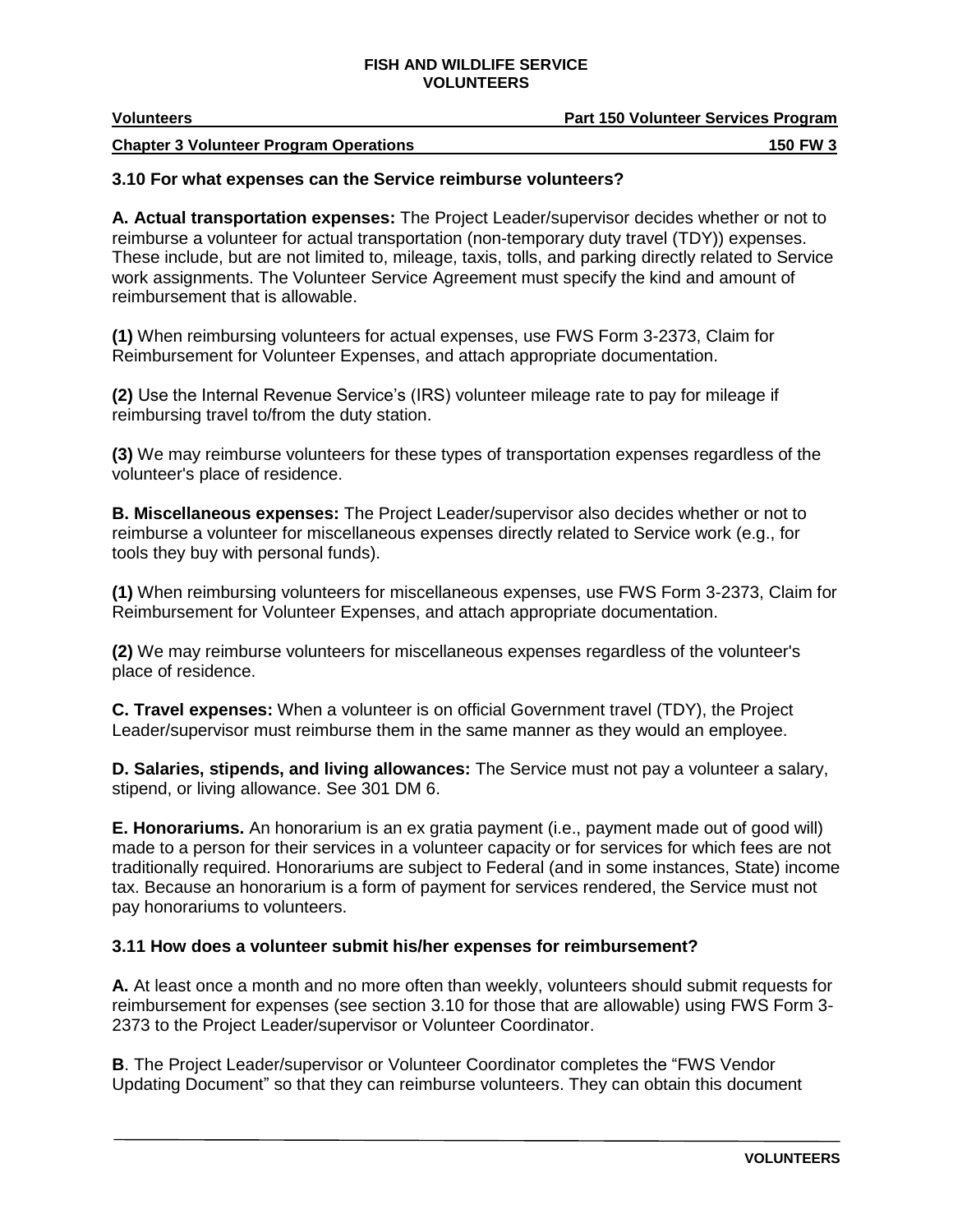| <b>Volunteers</b>                             | <b>Part 150 Volunteer Services Program</b> |
|-----------------------------------------------|--------------------------------------------|
| <b>Chapter 3 Volunteer Program Operations</b> | <b>150 FW 3</b>                            |

from their Regional Finance office. Encourage volunteers to use Electronic Funds Transfer (EFT), the same primary payment mechanism our employees use.

**(1)** If the volunteer cannot use the EFT system, the Service may grant him/her a blanket waiver by contacting the Chief, Financial Assistance Policy and Oversight Branch in the Office of Wildlife and Sport Fish Restoration.

**(2)** The request for a waiver must include the volunteer's name and social security number.

**(3)** We may not deny or delay payment because the volunteer is not using the EFT system.

**3.12 When are volunteer expenses deductible on his/her Federal taxes?** Volunteers may deduct expenses for which they were not reimbursed (e.g., local travel, meals, travel expenses, lodging, supplies, and mileage for a personal vehicle used for volunteer work) on Federal income tax returns. The value of the volunteer's service performed or time spent volunteering is not considered deductible by the IRS. The volunteer should retain a copy of the [Volunteer](http://www.fws.gov/policy/VSAchangenotice.html)  [Service Agreement](http://www.fws.gov/policy/VSAchangenotice.html) and use it to support any claims. IRS Publication 526, "Charitable [Contributions,](http://www.irs.gov/pub/irs-pdf/p526.pdf)" provides information on the subject.

**3.13 What are appropriate methods of recognizing volunteer contributions to the Service?** We strongly encourage Project Leaders/supervisors or Volunteer Coordinators to recognize and award volunteers. Using sound professional judgment and providing proper justification and documentation should give managers the flexibility they need to ensure they're recognizing volunteers in the most effective way.

**A. Nonmonetary awards:** Nonmonetary recognition awards are granted to employees and volunteers to recognize their contributions to the Service. Managers should be careful when selecting an appropriate item for the nonmonetary recognition of a volunteer to avoid any potential appearance of misuse of Government funds (see [224 FW 5,](http://www.fws.gov/policy/224fw5.html) Nonmonetary Recognition and Informal Honors).

**(1)** The upper limit for an item used for nonmonetary recognition is a \$50.00 cash value annually per volunteer.

**(2)** Items that exceed the \$50.00 cash value limit may be provided to volunteers with the appropriate level of approval. See 224 FW 5 for information about what approvals are required.

**B. Gift cards.** You must not award gift cards or other items that can be easily converted to cash (i.e., gift certificates, gift cards, U.S. Savings Bonds, tickets, or similar items) (see 224 FW 5).

**C. Interagency Volunteer Pass.** As a sign of appreciation for those who volunteer, Congress authorized the issuance of an annual Interagency Volunteer Pass. The Interagency Volunteer Pass may be issued free of charge to volunteers who accrue 250 volunteer hours. It is good for 1 year. This pass can be obtained through your Regional Fee Coordinator.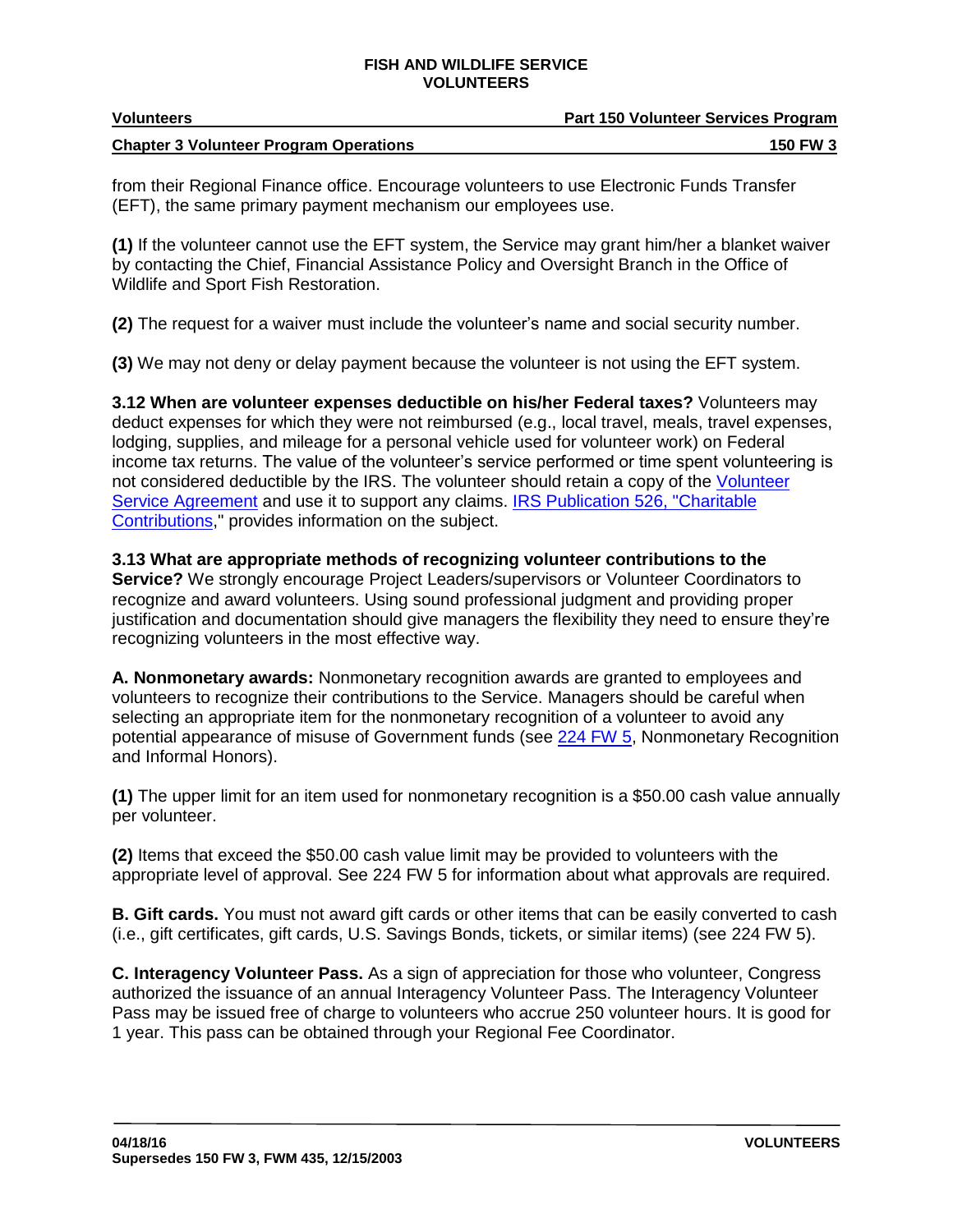| <b>Volunteers</b>                             | <b>Part 150 Volunteer Services Program</b> |
|-----------------------------------------------|--------------------------------------------|
| <b>Chapter 3 Volunteer Program Operations</b> | <b>150 FW 3</b>                            |

**D. Award Plaques and Certificates of Appreciation**. Award plaques and certificates of appreciation are a great way to recognize volunteers, especially when they're given during a staff meeting, a volunteer luncheon, or a dinner.

## **3.14 May the Service use appropriated funds to buy awards and recognition items or to host a luncheon/dinner to honor volunteers?**

**A.** You may use appropriated funds to pay for nonmonetary awards, such as award plaques and certificates of appreciation.

**B.** You may also host a volunteer recognition luncheon or dinner and use appropriated funds to buy food and non-alcoholic beverages for the volunteers. Employees attending the awards luncheon or dinner must pay for their own meal.

**C.** The National Wildlife Refuge System's Volunteer and Community Partnership Enhancement Act of 1998, as well as the National Fish Hatchery System Volunteer Act of 2006, allow us to recognize volunteers with nonmonetary awards, the Interagency Volunteer Pass, and award plaques and certificates of appreciation under these circumstances.

**3.15 May the Service give monetary awards to volunteers, and if so, what are the requirements?** You may recognize a volunteer with a monetary award if the volunteer's contribution substantially benefits the mission of the Service (see 224 FW 4). The National Wildlife Refuge System's Volunteer and Community Partnership Enhancement Act of 1998, and the National Fish Hatchery System Volunteer Act of 2006, allow us to recognize volunteers with a monetary award under these circumstances.

# **A. Limitations on monetary awards:**

**(1)** The yearly (fiscal year) limit per volunteer is \$1,500. A volunteer may not be recognized for the same job twice in 1 year.

**(2)** Service employees who volunteer are not eligible to receive monetary awards for volunteering.

**B. Tax implications:** Monetary awards may affect the volunteer's status with the IRS. Monetary awards may also jeopardize a person's status as a volunteer under Fair Labor Standards Act (FLSA) regulations. It is up to the Project Leader/supervisor or Volunteer Coordinator to inform the volunteer about a potential taxable liability. They should also suggest that the volunteer consult their tax advisors with any questions on monetary awards and their tax status.

**C. Process:** Use FWS Form 3-2177, Volunteer Monetary Award Certification, to give monetary awards to volunteers. You must include a justification summarizing the specific accomplishment(s) you are recognizing.

**(1)** Complete [FWS Form 3-2177](http://forms.fws.gov/3-2177.pdf) and attach a copy of the Volunteer Service Agreement [\(OF](http://www.fws.gov/policy/VSAchangenotice.html) 301A). The Interior Business Center (IBC) will not process the award unless you attach the agreement.